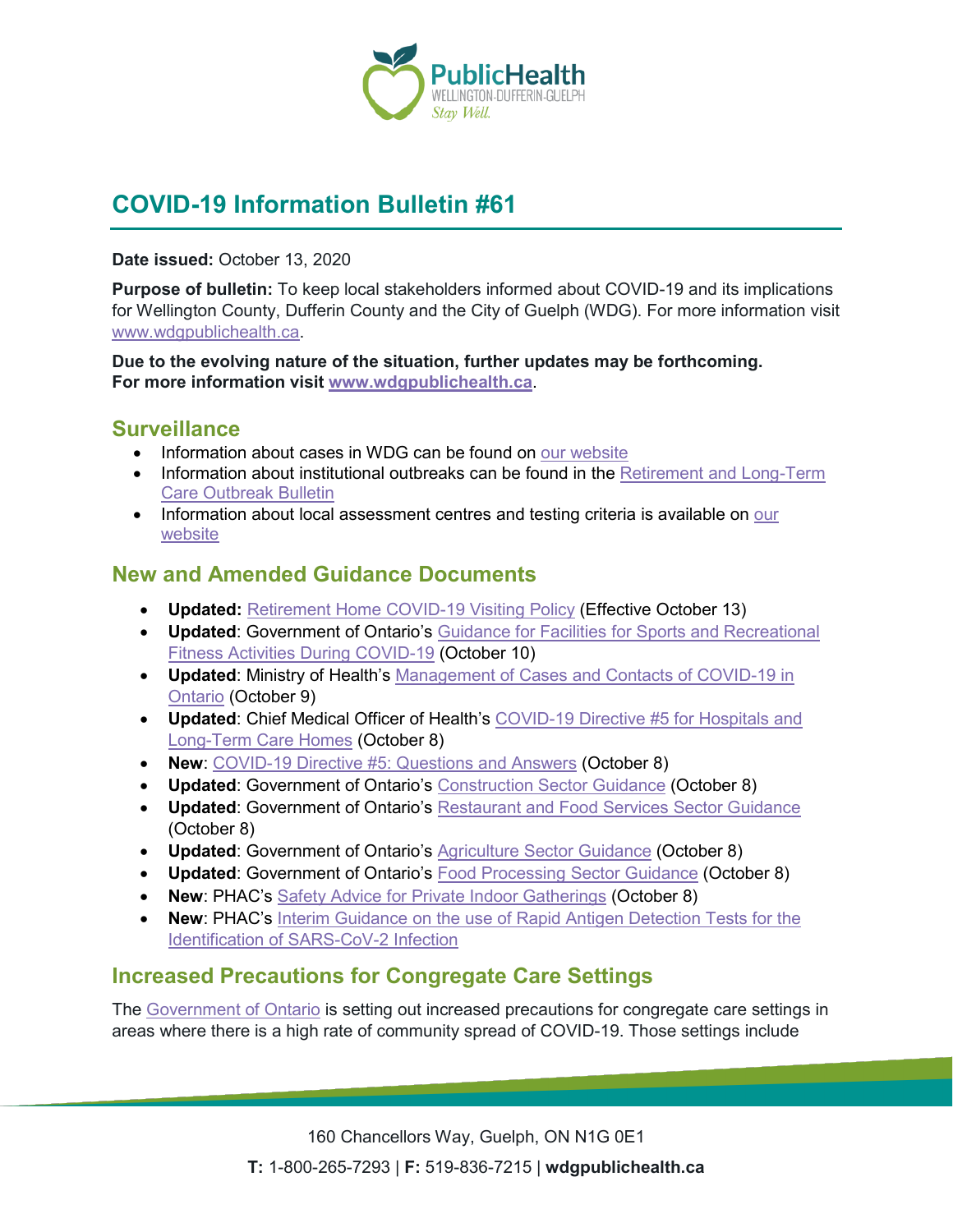

homes serving adults with developmental disabilities, shelters for survivors of gender-based violence and human trafficking, children's residential settings, youth justice facilities and Indigenous Healing and Wellness Strategy residential programs. When a residential care setting is in a community that is beginning to see increased cases of COVID-19, the ministry will contact them to apply further precautions.

## **Influenza Resources for Congregate Living Settings**

Public Health Ontario (PHO) has influenza-related resources for congregate living settings to assist with preparing for and responding to the upcoming respiratory virus season. These resources are posted on the PHO [Influenza](https://www.publichealthontario.ca/en/diseases-and-conditions/infectious-diseases/respiratory-diseases/influenza?_cldee=a2FyZW4ubXVsdmV5QHdkZ3B1YmxpY2hlYWx0aC5jYQ%3d%3d&recipientid=contact-b7522288a509eb1181c30050569e118f-df8ddfc5a5a6441cb7877b62a78cb3f8&esid=3fe087cf-8d09-eb11-81c3-0050569e118f) and [COVID-19 Resources for Congregate Living](https://www.publichealthontario.ca/en/diseases-and-conditions/infectious-diseases/respiratory-diseases/novel-coronavirus/congregate-living-settings-resources?_cldee=a2FyZW4ubXVsdmV5QHdkZ3B1YmxpY2hlYWx0aC5jYQ%3d%3d&recipientid=contact-b7522288a509eb1181c30050569e118f-df8ddfc5a5a6441cb7877b62a78cb3f8&esid=3fe087cf-8d09-eb11-81c3-0050569e118f)  [Settings](https://www.publichealthontario.ca/en/diseases-and-conditions/infectious-diseases/respiratory-diseases/novel-coronavirus/congregate-living-settings-resources?_cldee=a2FyZW4ubXVsdmV5QHdkZ3B1YmxpY2hlYWx0aC5jYQ%3d%3d&recipientid=contact-b7522288a509eb1181c30050569e118f-df8ddfc5a5a6441cb7877b62a78cb3f8&esid=3fe087cf-8d09-eb11-81c3-0050569e118f) landing pages.

- [Planning for Respiratory Virus Outbreaks in](https://www.publichealthontario.ca/-/media/documents/ncov/cong/2020/09/respiratory-virus-outbreaks-congregate-living-settings.pdf?la=en&_cldee=a2FyZW4ubXVsdmV5QHdkZ3B1YmxpY2hlYWx0aC5jYQ%3d%3d&recipientid=contact-b7522288a509eb1181c30050569e118f-df8ddfc5a5a6441cb7877b62a78cb3f8&esid=3fe087cf-8d09-eb11-81c3-0050569e118f) Congregate Living Settings
- [FAQs: Antiviral Medication Use During Influenza Outbreak in Congregate Living Settings](https://www.publichealthontario.ca/-/media/documents/f/2020/faq-antiviral-use-congregate-settings.pdf?la=en)
- At A Glance: [Key Features of Influenza, SARS-COV-2 and Other Common Respiratory](https://www.publichealthontario.ca/-/media/documents/ncov/ipac/2020/09/key-features-influenza-covid-19-respiratory-viruses.pdf?la=en)  [Viruses](https://www.publichealthontario.ca/-/media/documents/ncov/ipac/2020/09/key-features-influenza-covid-19-respiratory-viruses.pdf?la=en)

Slides from the October 8th webinar to support congregate living settings in preparing for the upcoming respiratory virus season will be posted on the PHO [website](https://www.publichealthontario.ca/en/education-and-events/presentations?_cldee=a2FyZW4ubXVsdmV5QHdkZ3B1YmxpY2hlYWx0aC5jYQ%3d%3d&recipientid=contact-b7522288a509eb1181c30050569e118f-df8ddfc5a5a6441cb7877b62a78cb3f8&esid=3fe087cf-8d09-eb11-81c3-0050569e118f#q=1) shortly.

# **Guidance Documents and Resources for Schools**

The [school section](https://www.wdgpublichealth.ca/your-health/covid-19-information-schools-parents-and-teachers/schools-and-post-secondary) on the WDGPH website will continue to be updated with resources as they become available and are developed. Please be sure to bookmark the page, rather than save documents, to ensure you have the most up-to-date versions. Minor revisions are made as needed. Check out our new school-related [Frequently Asked Questions](https://www.wdgpublichealth.ca/your-health/covid-19-information-schools-parents-and-teachers/schools-frequently-asked-questions)**.**

The following school and child care resources have been updated:

#### **School and Child Care Screening Tools**

- [Online School and Childcare Screening Tool](https://covid-19.ontario.ca/school-screening/) (Online)
- [Student and Child Screening Tool](https://covid-19.ontario.ca/covid19-cms-assets/2020-10/Printable%20school%20and%20child%20care%20screening_en.pdf) (Download to Print)
- [School Staff and Essential Visitor Screening Tool](https://covid-19.ontario.ca/covid19-cms-assets/2020-10/Printable%20school%20and%20child%20care%20staff%20screening_en.pdf) (Download to Print)

#### **Process Maps, Symptoms, Cases and Return to School**

- [School Protocol Process Map for Students/Staff with](https://www.wdgpublichealth.ca/sites/default/files/wdg_school_protocol_process_map_for_students_staff_with_covid-19_symptoms.pdf) COVID-19 Symptoms
	- $\circ$  Provides an overview of the processes that take place if a student/employee from a school has COVID-19 symptoms
- [School Protocol Process Map When Student/Staff Tests Positive for](https://www.wdgpublichealth.ca/sites/default/files/wdg_school_protocol_process_map_when_student-staff_tests_positive_for_covid-19.pdf) COVID-19
	- $\circ$  Provides an overview of the processes that take place if a student/employee from a school tests positive for COVID-19
- **[School Case Information \(letter to](https://www.wdgpublichealth.ca/sites/default/files/wdg_school_case_information_letter_to_parents.pdf) parents)** 
	- $\circ$  A template of the school letter that is sent to all staff/students if someone within the school tests positive for COVID-19; it outlines the roles and actions by Public Health, the school and families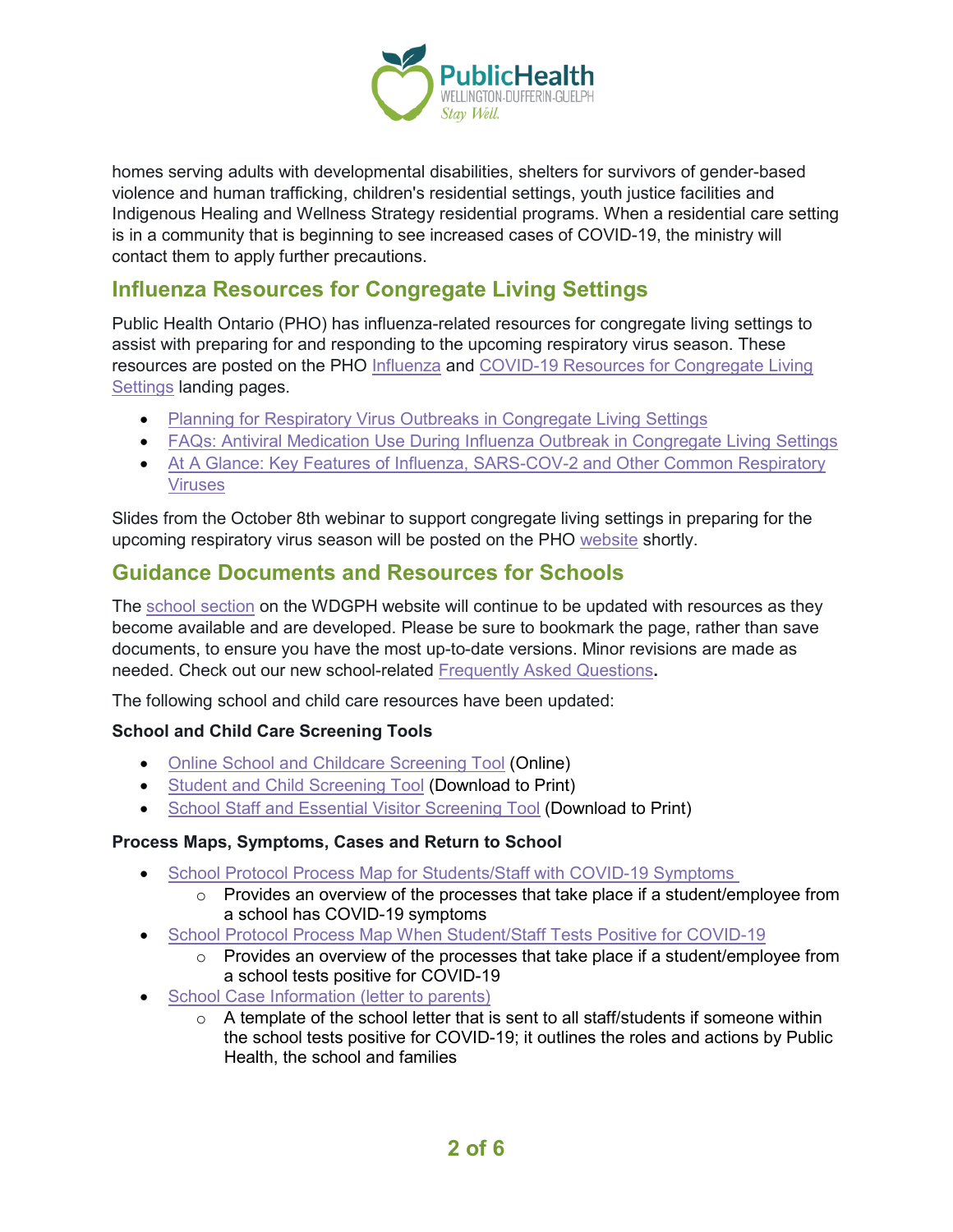

## **Announcements and Changes to Services**

- On October 12, the [Government of Canada](https://www.canada.ca/en/revenue-agency/news/2020/10/the-government-of-canada-launches-applications-for-the-canada-recovery-benefit.html) announced the application process for the Canada Recovery Benefit [\(CRB\)](https://www.canada.ca/en/revenue-agency/services/benefits/recovery-benefit.html) is now available.
- On October 9, the [Government of Ontario](https://news.ontario.ca/en/release/58767/ontario-implementing-additional-public-health-measures-in-toronto-ottawa-and-peel-region) introduced additional targeted public health measures in the Ottawa, Peel, and Toronto public health unit regions. These modified Stage 2 restrictions will be for a minimum of 28 days and reviewed on an ongoing basis.
- On October 9, the [Government of Canada](https://www.canada.ca/en/department-finance/news/2020/10/government-announces-new-targeted-support-to-help-businesses-through-pandemic.html) announced new, targeted supports to help hard-hit businesses and other organizations experiencing a drop in revenue due to the pandemic.
- On October 9, the [Government of Canada](https://www.canada.ca/en/institutes-health-research/news/2020/10/government-of-canada-and-provincial-partners-support-research-addressing-mental-health-impacts-of-covid-19-on-canadians.html) announced an investment of more than \$10.2M in COVID-19 mental health and substance use research.
- On October 9, [the Prime Minister, Justin Trudeau](https://pm.gc.ca/en/news/news-releases/2020/10/09/prime-minister-announces-additional-support-food-banks-and-local-food) announced an additional investment of \$100 million through the Emergency Food Security Fund to improve food access and increase food supply to help people experiencing food insecurity due to the pandemic.
- On October 8, the [Government of Ontario](https://news.ontario.ca/en/release/58734/ontario-supporting-local-festivals-and-events) announced it is investing \$9 million through the new Reconnect Festival and Event Program to support municipalities and event organizers during COVID-19.
- On October 8, [Stephen Lecce, Minister of Education](https://news.ontario.ca/en/statement/58741/ontario-hires-health-system-leader-as-education-health-advisor) announced the hiring of Dr. Joshua Tepper as Education Health Advisor.

### **Additional Resources**

• New: WDGPH's [Tested for COVID-19](https://www.wdgpublichealth.ca/sites/default/files/wdgph_guidance_for_after_covid_19_testing_oct_6_2020_002.pdf) Now What? (October 6)

# *Ongoing COVID-19 Action*

# **Face Coverings Required at Additional Establishments in WDG**

Dr. Nicola Mercer, Medical Officer of Health, has included additional establishments within the Section 22 Order on mandatory face coverings. The expanded Section 22 Order came into effect on September 18, 2020 at 12:01 a.m.

In addition to WDG commercial establishments, the following fall under this order:

- Banquet halls, convention centres and other event spaces
- Galleries
- Museums
- Private transportation (bus/taxi/limo/ride share)
- Churches, mosques, synagogues, temples or other faith settings

The full media release is posted on our [website.](https://www.wdgpublichealth.ca/news/increasing-cases-our-region-prompt-updates-dr-nicola-mercer%E2%80%99s-section-22-order) For more details on the order and frequently asked questions, [visit our website](https://www.wdgpublichealth.ca/your-health/covid-19-information-public/face-coverings-class-order-and-faqs) or contact our call centre at 519-822-2715 ext. 4020.

Individuals who may be exempted from this Order:

• Children under the age of two years.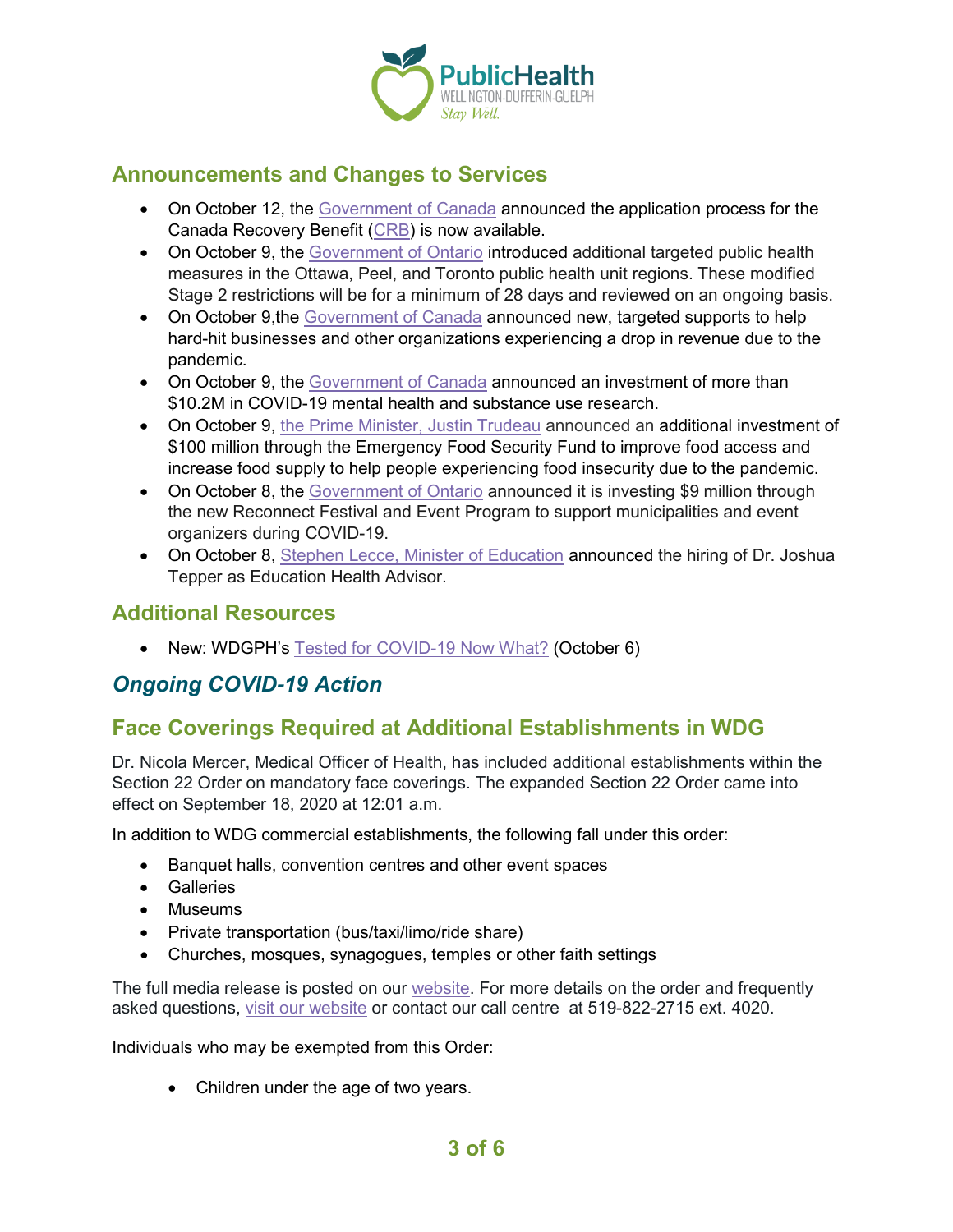

- Children under the age of five years (either chronologically or developmentally) who refuse to wear a face covering and cannot be persuaded to do so by their caregiver.
- People whose ability to breathe is in any way inhibited by the face covering.
- People that have any other medical reason they cannot wear a face covering safely, such as, but not limited to, respiratory disease, cognitive difficulties or difficulties in hearing or processing information.

Refer to [O. Reg 364/20](https://www.ontario.ca/laws/regulation/200364) (Rules for areas in Stage 3) for details on the province-wide mandated use of face coverings in all public indoor settings.



## **COVID-19 Cases in Schools and Licensed Child Care Centres**

The Government of Ontario has launched a [webpage to report COVID-19 cases in schools and](https://www.ontario.ca/page/covid-19-cases-schools-and-child-care-centres)  [child care centres](https://www.ontario.ca/page/covid-19-cases-schools-and-child-care-centres) for parents and the public. This page will be updated every weekday with the most up-to-date COVID-19 information available, including a summary of cases in schools and licensed child care centres and agencies.

# **Physical Distancing Floor Decals**

- WDG Public Health has physical distancing floor decals available for community partners to use at their locations.
- If you would like decals, please contact Anna Vanderlaan via email at [anna.vanderlaan@wdgpublichealth.ca](mailto:anna.vanderlaan@wdgpublichealth.ca)



# **COVID Alert App**

The [Government of Ontario](https://news.ontario.ca/opo/en/2020/07/covid-alert-available-for-download-beginning-today.html) is encouraging Ontarians to download [COVID Alert](https://covid-19.ontario.ca/covidalert?_ga=2.68068817.1702415536.1596548534-1123331746.1579028832) on their smartphones. The free, nation-wide app notifies users of potential exposure to COVID-19. Users who test positive for COVID-19 will receive a one-time key from their health authority that they can enter in the app. When the key is entered, COVID Alert will notify other users who may have come in close contact with that person for at least 15 minutes in the past 14 days so they can contact their local public health authority for guidance.

The app uses strong measures to protect data and does not track a user's location or collect personally identifiable information. The Privacy Commissioners of Canada and Ontario were consulted on the development of COVID Alert to ensure the highest level of privacy for users.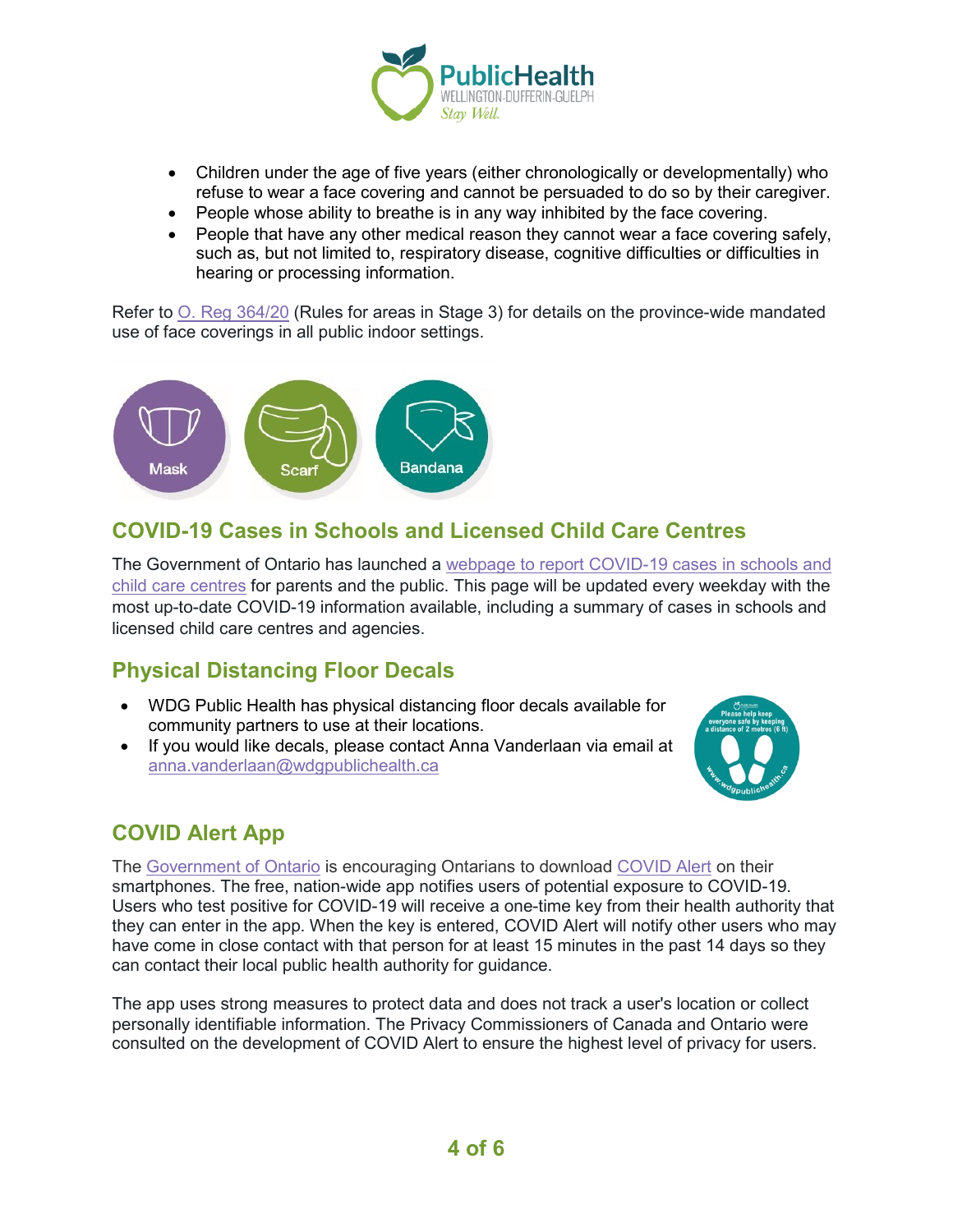

# **COVID-19 Testing**

Please check your local [assessment centre](https://wdgpublichealth.ca/your-health/covid-19-information-public/assessment-centres-wdg) for details on booking an appointment. Public Health **DOES NOT** provide testing. No referral is needed. **Bring your health card to the assessment centre** (if you have one). It is OK if it is expired. Presenting your health card allows you to:

- Check your test results online. Public Health only calls those who test positive.
- Be treated or prescribed medication for other respiratory conditions if needed and if this option is available at your assessment centre.
- Move through the testing process faster.

Further instruction will be provided by the clinician at the assessment centre based on individual assessment.

## **Check Your COVID-19 Test Results Online**

The Ontario government has launched an online [COVID-19 Test Result Viewer.](https://covid19results.ehealthontario.ca:4443/agree) This offers fast and secure access to test results on your computer or mobile device. NOTE: **Online test results are only available to those with an Ontario photo (green) health card and can take up to 4-10 days to be available online.**

If you receive a positive result via the online COVID-19 Test Result Viewer, you will have the option to report your information to Public Health through Contact +. Contact + is a voluntary, web-based service for positive results received via the COVID-19 Test Result Viewer. **It does not replace the call you get from Public Health**. Contact + allows you to confirm your contact details as well as review and answer the questions that Public Health will ask you, in advance of your call. You may add this information for up to 48 hours after your positive test result is reported. For more information about Contact + visit the [testing and results](https://www.wdgpublichealth.ca/your-health/covid-19-information-public/testing-and-results) page.

## **Health and Safety Sector-Specific Guidance**

Sector-specific guidelines and posters to help protect workers and the public from COVID-19 are available from the Government of Ontario. These [guidance documents](https://www.ontario.ca/page/resources-prevent-covid-19-workplace) are being posted and updated as they become available, so check back regularly.

# **Contact Information for Additional Support**

#### **WDGPH COVID-19 Call Centre**

- **For health-related questions**, including symptoms, close contacts or travel:
	- o Call 519-822-2715 ext. 7006
	- $\circ$  Available Monday Friday from 9:00 a.m. 4:00 p.m.
- **For non-health related questions**, including business or workplace concerns, social distancing/face covering questions or non-emergency reporting questions:
	- o Call 519-822-2715 ext. 4020
	- $\circ$  Available Monday Friday from 9:00 a.m. 4:00 p.m.